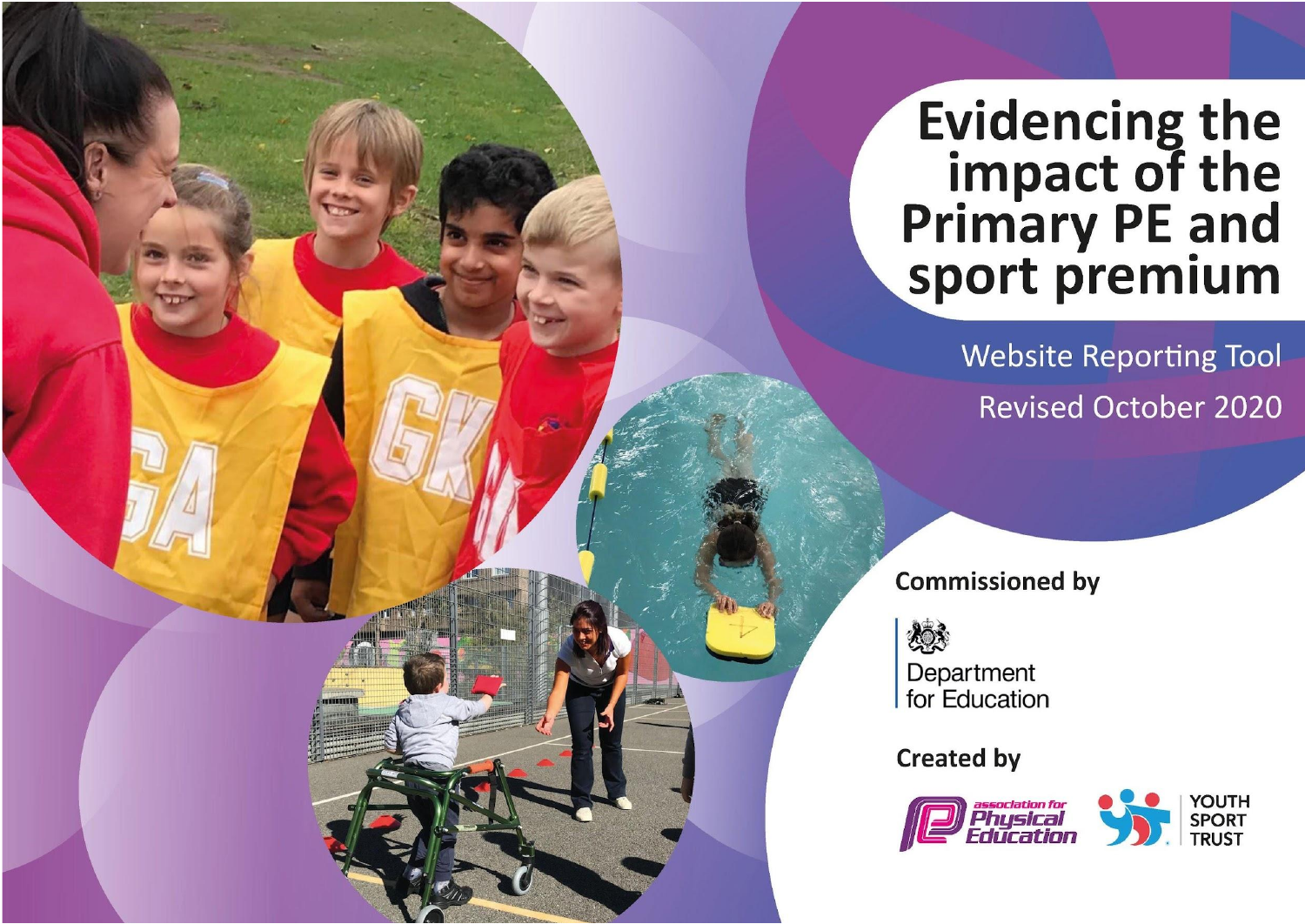Support for review and reflection - considering the 5 key indicators from DfE, what development needs are a priority for your setting and your pupils now and why? Use the space below to reflect on previous spend and key achievements and areas for development.

Please note: Although there has been considerable disruption in 2020 it is important that you publish details on your website of how you spend the funding this is a legal requirement.

|  | N.B. In this section you should refer to any adjustments you might have made due to Covid-19 and how these will influence further improvement. |  |
|--|------------------------------------------------------------------------------------------------------------------------------------------------|--|
|--|------------------------------------------------------------------------------------------------------------------------------------------------|--|

| Key achievements to date until July 2020:                                            | Areas for further improvement and baseline evidence of need: |
|--------------------------------------------------------------------------------------|--------------------------------------------------------------|
| Most children actively engaged with school sports prior to school closures.          | Developing physical activity across the school.              |
| Online fitness sessions delivered by Mr Brady and Miss Wilkinson during<br>lockdown. | Develop both intra and inter-school sport competitions.      |
| Online PE sessions for children to use during lockdown.                              | More opportunities for extracurricular activities.           |
| Lunchtime clubs delivered by Miss Wilkinson during lunchtimes.                       |                                                              |
|                                                                                      |                                                              |
|                                                                                      |                                                              |
|                                                                                      |                                                              |
|                                                                                      |                                                              |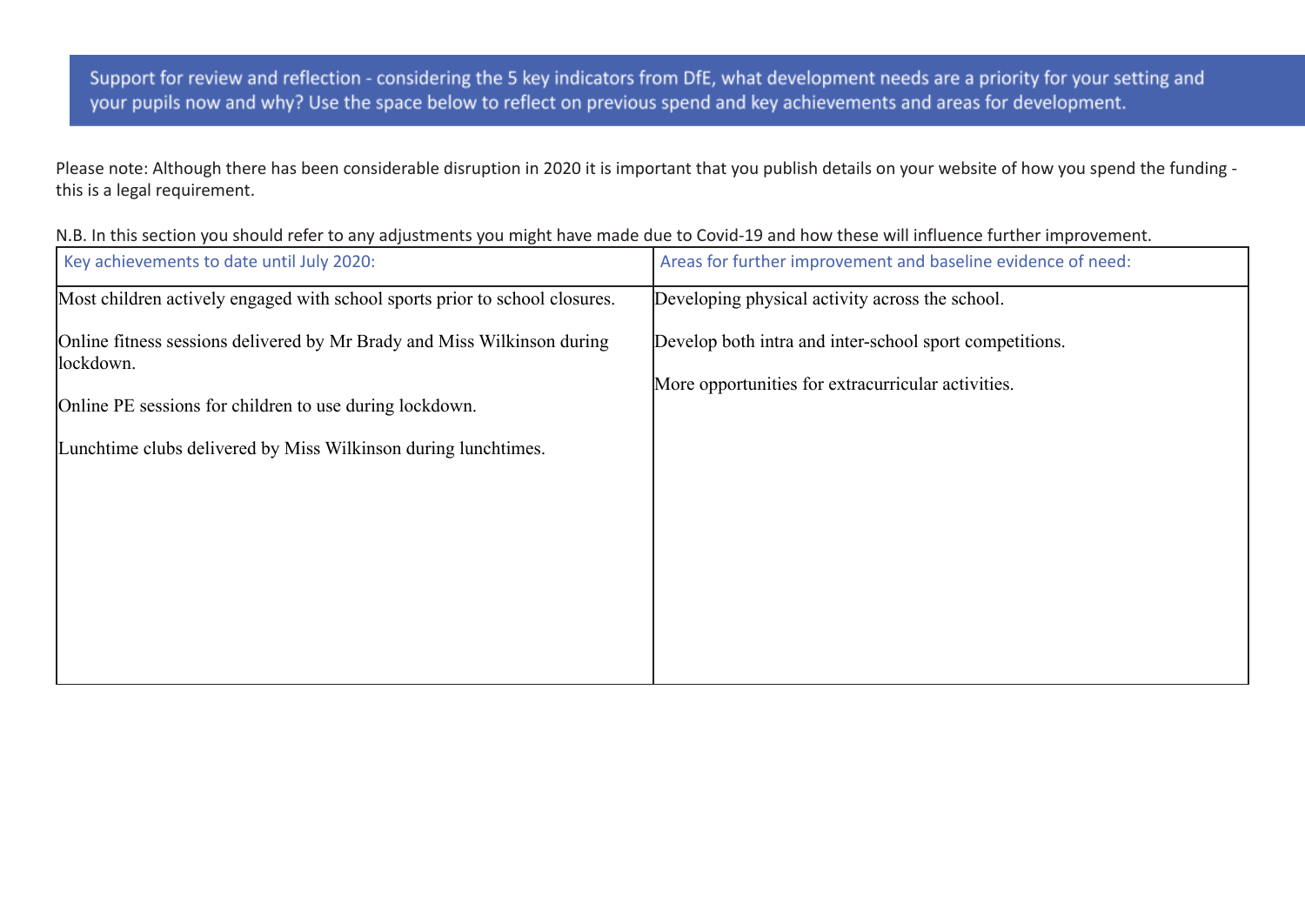## **Our Lady of Compassion Catholic Primary School PE & Sport Funding Action Plan and Expenditure 2020/2021**

## **Breakdown of PE and Sport Funding Allocation**

| <b>Sport fund allocation</b>      | £16,000 + £10 per pupil Years 1-6 (£1,840) |
|-----------------------------------|--------------------------------------------|
| Amount on roll from previous year | £10,717                                    |
| <b>Total</b>                      | £28,557                                    |
| <b>Total spent</b>                | £21,049                                    |

Did you carry forward an underspend from 2019-20 academic year into the current academic year? YES

**If YES you must complete the following section**

**If NO, the following section is not applicable to you**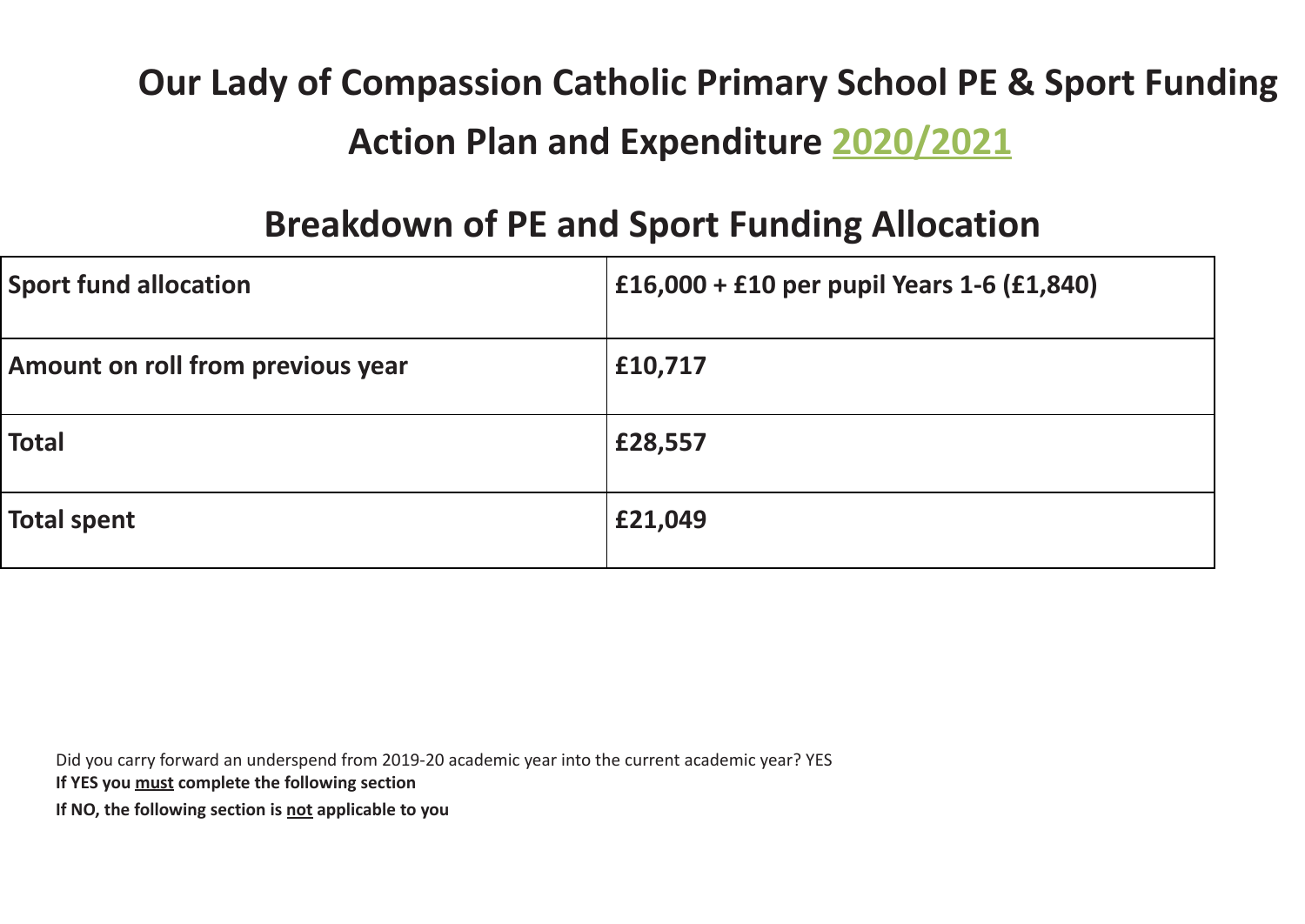If any funding from the academic year 2019/20 has been carried over you MUST complete the following section. Any carried over funding MUST be spent by 31 March 2021.

| <b>Academic Year: September 2020</b>                                                                                                                                                                                                      | <b>Total fund carried over:</b>                                                                                                                                                                                                                                           | <b>Date Updated:</b>             |                                                                                                                                                                                                                                                                                                                                                                                                                                                                                                                          |                                                                                                                                                                                                                                                                                                                                                                                                                                                               |
|-------------------------------------------------------------------------------------------------------------------------------------------------------------------------------------------------------------------------------------------|---------------------------------------------------------------------------------------------------------------------------------------------------------------------------------------------------------------------------------------------------------------------------|----------------------------------|--------------------------------------------------------------------------------------------------------------------------------------------------------------------------------------------------------------------------------------------------------------------------------------------------------------------------------------------------------------------------------------------------------------------------------------------------------------------------------------------------------------------------|---------------------------------------------------------------------------------------------------------------------------------------------------------------------------------------------------------------------------------------------------------------------------------------------------------------------------------------------------------------------------------------------------------------------------------------------------------------|
| to March 2021                                                                                                                                                                                                                             | £10,717                                                                                                                                                                                                                                                                   |                                  |                                                                                                                                                                                                                                                                                                                                                                                                                                                                                                                          |                                                                                                                                                                                                                                                                                                                                                                                                                                                               |
| What Key indicator(s) are you going to focus on?                                                                                                                                                                                          |                                                                                                                                                                                                                                                                           |                                  |                                                                                                                                                                                                                                                                                                                                                                                                                                                                                                                          | <b>Total Carry Over Funding:</b>                                                                                                                                                                                                                                                                                                                                                                                                                              |
| <b>Key indicator 1</b>                                                                                                                                                                                                                    |                                                                                                                                                                                                                                                                           |                                  |                                                                                                                                                                                                                                                                                                                                                                                                                                                                                                                          | £10,717                                                                                                                                                                                                                                                                                                                                                                                                                                                       |
| Intent                                                                                                                                                                                                                                    | Implementation                                                                                                                                                                                                                                                            |                                  | Impact                                                                                                                                                                                                                                                                                                                                                                                                                                                                                                                   |                                                                                                                                                                                                                                                                                                                                                                                                                                                               |
| Your school focus should be clear<br>how you want to impact on your<br>pupils.<br>School focus on raising fitness<br>levels after Covid. Additional<br>focus on mental health through<br>active<br>play<br>and<br>sporting<br>activities. | Make sure your actions to<br>achieve are linked to your<br>intentions:<br>Lunchtime<br>fitness<br>sessions.<br>Playground markings to<br>encourage<br>active<br>play<br>during break times and<br>lunchtimes.<br>Personal challenges and<br>intra-school<br>competitions. | Carry over funding<br>allocated: | Evidence of impact: How can<br>you measure the impact on<br>your pupils; you may have<br>focussed on the difference<br>that PE, SS & PA have made<br>to pupils' re-engagement<br>with school. What has<br>changed?:<br>All children engaged in<br>lunchtime fitness sessions.<br>Children taught<br>how/encouraged to use<br>playground markings at<br>playtimes as well as during<br>lessons.<br>Personal challenges and<br>intra-school competitions to<br>take place during PE lessons<br>with scores being recorded. | Sustainability and suggested<br>next steps and how does this<br>link with the key indicators on<br>which you are focussing this<br>academic year?:<br>Continue to deliver lunchtime<br>fitness sessions to all children.<br>Continue to encourage<br>children to use playground<br>markings.<br>Continue to provide<br>intra-school competitions and<br>personal challenges with a<br>notion to progress onto<br>inter-school competitions<br>when permitted. |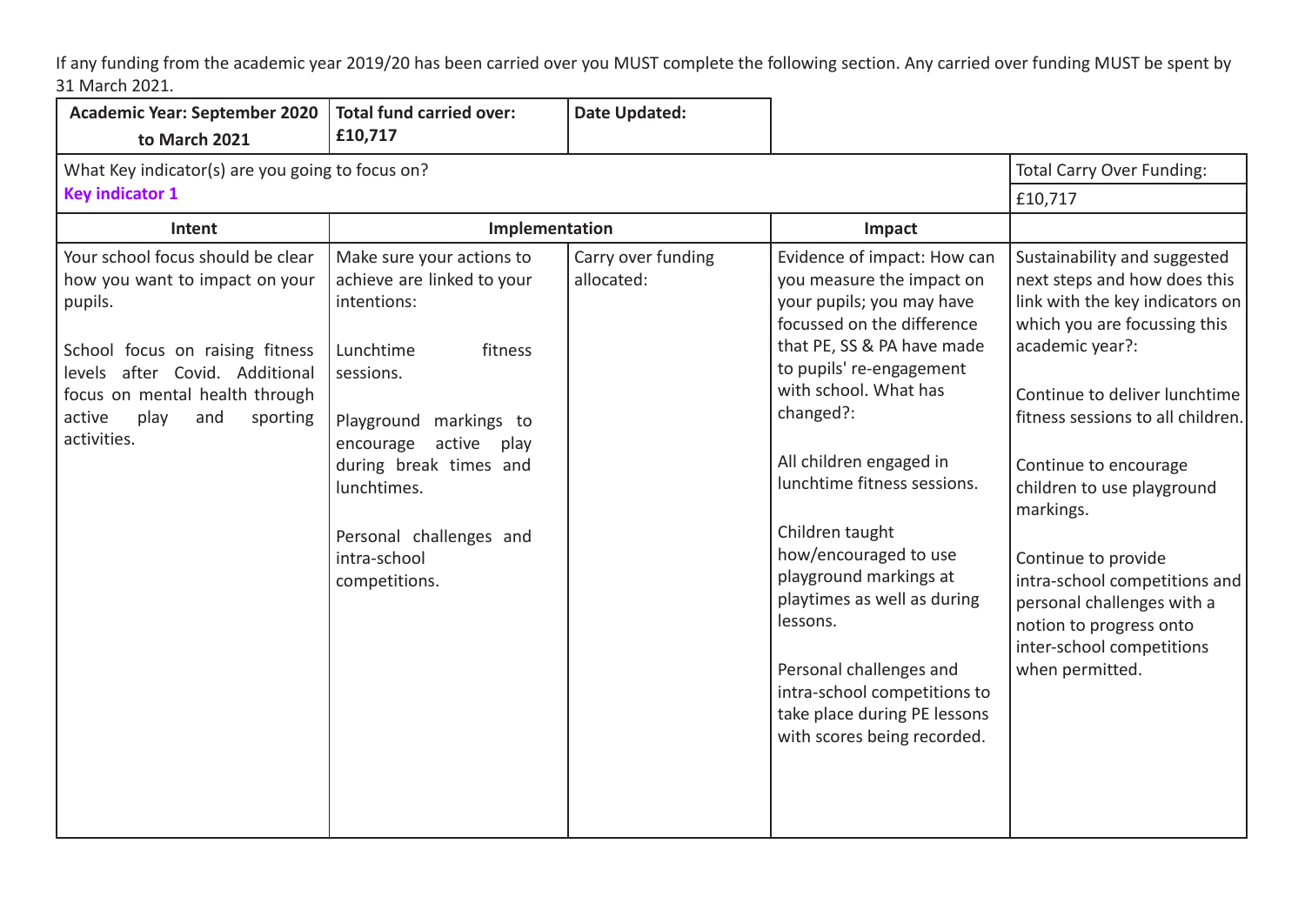| Meeting national curriculum requirements for swimming and water safety.                                                                                                                                                     |                                                         |
|-----------------------------------------------------------------------------------------------------------------------------------------------------------------------------------------------------------------------------|---------------------------------------------------------|
| N.B Complete this section to your best ability. For example you might have practised safe self-rescue techniques on                                                                                                         |                                                         |
| dry land.                                                                                                                                                                                                                   |                                                         |
| What percentage of your current Year 6 cohort swim competently, confidently and proficiently over a distance of at<br>least 25 metres?                                                                                      | 77%                                                     |
| <b>N.B.</b> Even though your pupils may swim in another year please report on their attainment on leaving primary school<br>at the end of the summer term 2021.                                                             |                                                         |
| What percentage of your current Year 6 cohort use a range of strokes effectively [for example, front crawl, backstroke                                                                                                      | 10m front and back only 74%                             |
| and breaststroke]?                                                                                                                                                                                                          | 25m front and back only 71%<br>25m front and breast 16% |
| What percentage of your current Year 6 cohort perform safe self-rescue in different water-based situations?                                                                                                                 | 58%                                                     |
| Schools can choose to use the Primary PE and sport premium to provide additional provision for swimming but this<br>must be for activity over and above the national curriculum requirements. Have you used it in this way? | <b>No</b>                                               |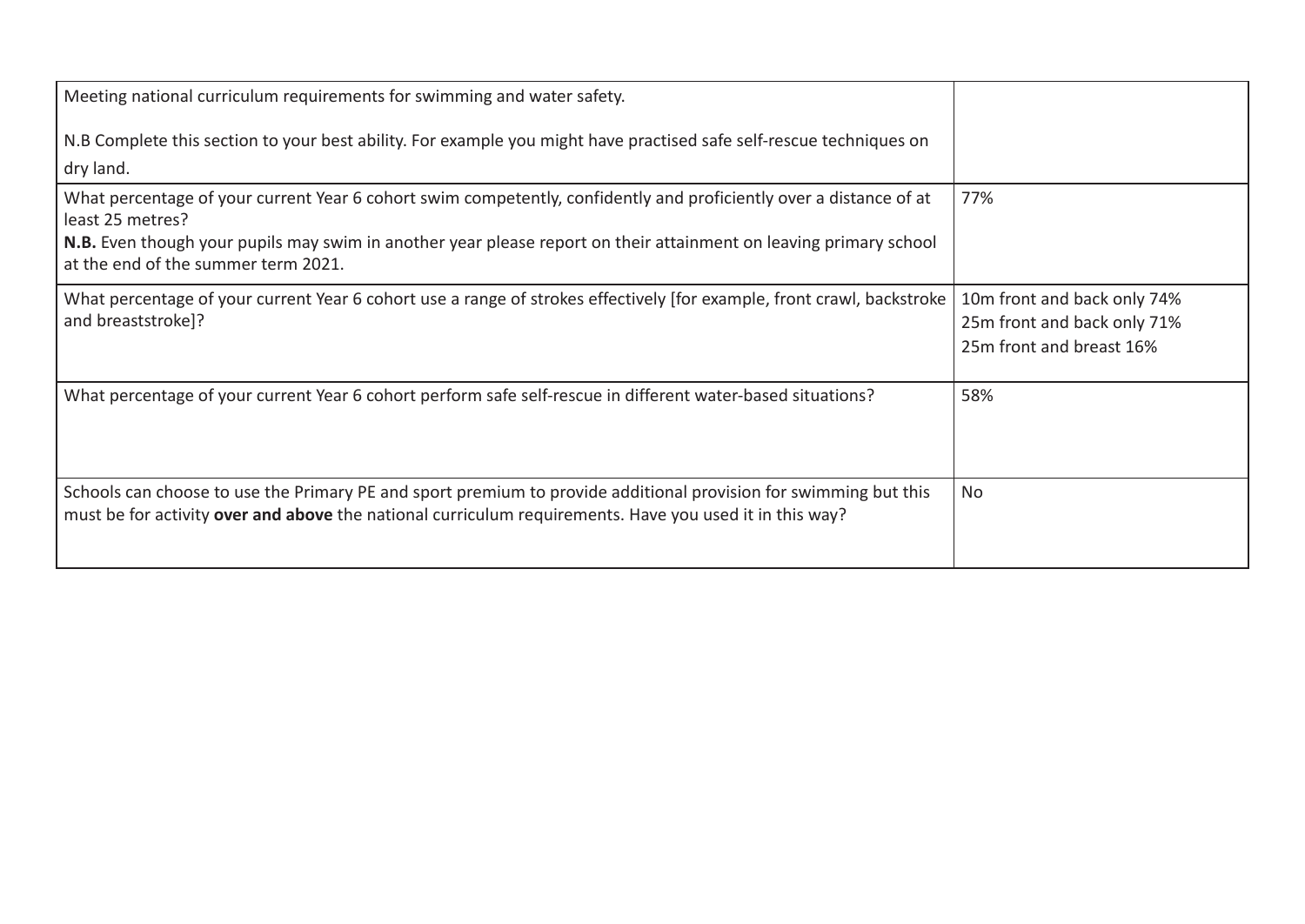## **Action Plan and Budget Tracking**

Capture your intended annual spend against the 5 key indicators. Clarify the success criteria and evidence of impact that you intend to measure to evaluate for pupils today and for the future.

| Academic Year: 2020/21                                                                                                                                                  | Total fund allocated: £                                                                                                     | <b>Date Updated:</b>      |                                                                                                                                                                                  |                                                                                                                                                                                                                                                                                                         |
|-------------------------------------------------------------------------------------------------------------------------------------------------------------------------|-----------------------------------------------------------------------------------------------------------------------------|---------------------------|----------------------------------------------------------------------------------------------------------------------------------------------------------------------------------|---------------------------------------------------------------------------------------------------------------------------------------------------------------------------------------------------------------------------------------------------------------------------------------------------------|
| Key indicator 1: The engagement of all pupils in regular physical activity - Chief Medical Officers guidelines recommend that                                           |                                                                                                                             |                           |                                                                                                                                                                                  | Percentage of total allocation:                                                                                                                                                                                                                                                                         |
| primary school pupils undertake at least 30 minutes of physical activity a day in school                                                                                |                                                                                                                             |                           |                                                                                                                                                                                  | %                                                                                                                                                                                                                                                                                                       |
| Intent                                                                                                                                                                  | Implementation                                                                                                              |                           | Impact                                                                                                                                                                           |                                                                                                                                                                                                                                                                                                         |
| Your school focus should be clear<br>what you want the pupils to know<br>and be able to do and about<br>what they need to learn and to<br>consolidate through practice: | Make sure your actions to achieve<br>are linked to your intentions:                                                         | Funding<br>allocated:     | Evidence of impact: what do<br>pupils now know and what<br>can they now do? What has<br>changed?:                                                                                | Sustainability and suggested<br>next steps:                                                                                                                                                                                                                                                             |
| School focus on raising fitness levels<br>after Covid. Additional focus on<br>mental health through active play<br>and sporting activities.                             | Playground<br>markings<br>to<br>encourage active play during<br>break times and lunchtimes.                                 | £5,050                    | Children taught<br>how/encouraged to use<br>playground markings at<br>playtimes as well as during<br>lessons.                                                                    | Continue to deliver lunchtime<br>fitness sessions to all children.<br>Continue to encourage<br>children to use playground<br>markings.<br>Continue to provide<br>intra-school competitions and<br>personal challenges with a<br>notion to progress onto<br>inter-school competitions<br>when permitted. |
| Sports Primary Staff to focus on<br>raising the profile of PE and school<br>sport. Staff will also focus on<br>physical<br>and<br>mental<br>health<br>wellbeing.        | Lunchtime fitness sessions.<br>Clubs provided by Sport TA at<br>lunchtimes.<br><b>Fitness Club</b><br>Dodgeball<br>Rounders | £13,214<br>$\pounds1,235$ | All children engaged in<br>lunchtime fitness sessions.<br>Personal challenges and<br>intra-school competitions to<br>take place during PE lessons<br>with scores being recorded. | Continue to deliver lunchtime<br>fitness sessions to all children.<br>Continue to provide<br>intra-school competitions and                                                                                                                                                                              |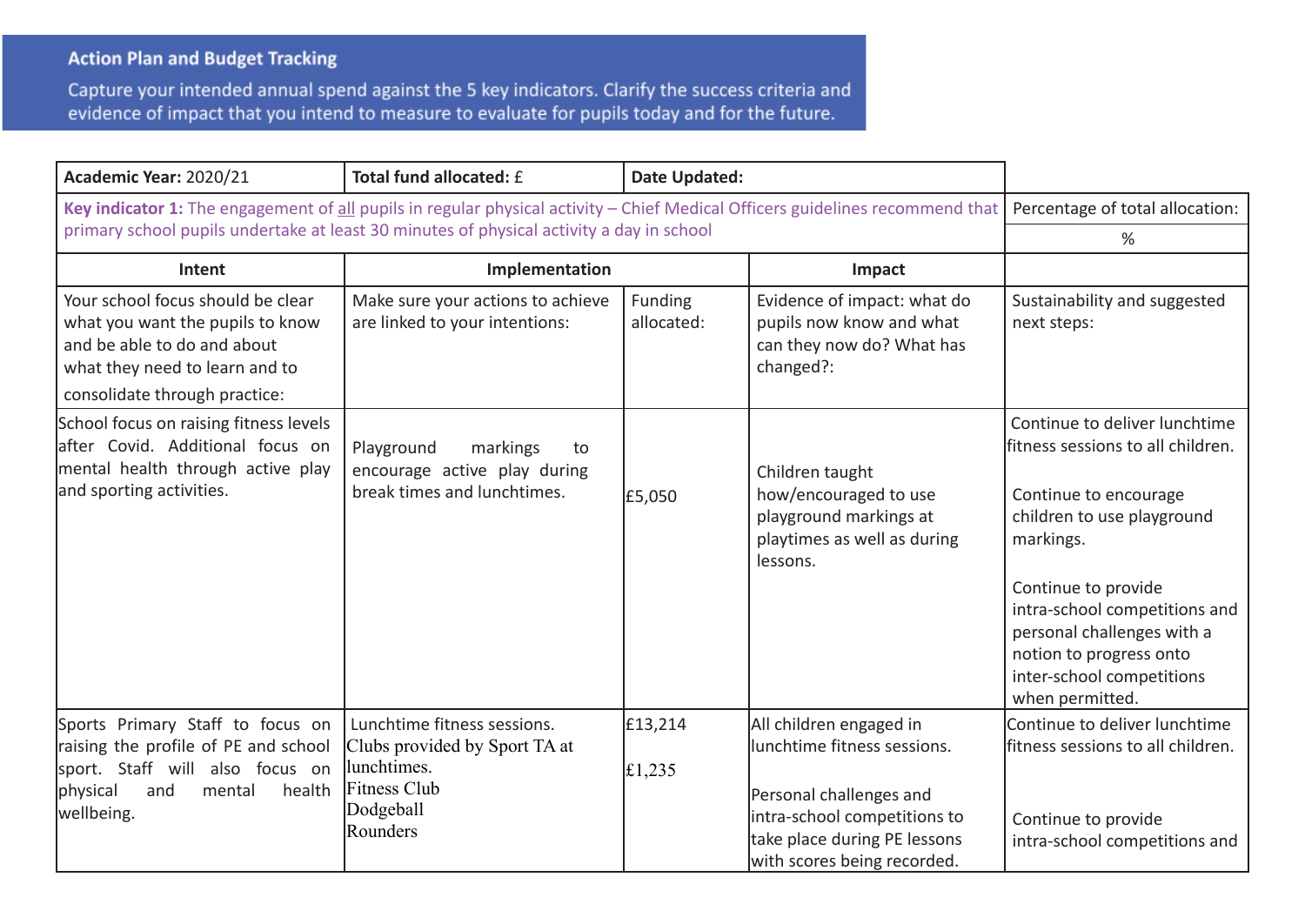|                                                                                                                                                                         | Personal<br>challenges<br>and<br>intra-school competitions.         |                       |                                                                                                   | personal challenges with a<br>notion to progress onto<br>inter-school competitions<br>when permitted. |
|-------------------------------------------------------------------------------------------------------------------------------------------------------------------------|---------------------------------------------------------------------|-----------------------|---------------------------------------------------------------------------------------------------|-------------------------------------------------------------------------------------------------------|
|                                                                                                                                                                         | Assist in the delivery of PE.                                       |                       |                                                                                                   |                                                                                                       |
|                                                                                                                                                                         |                                                                     |                       |                                                                                                   |                                                                                                       |
| Key indicator 2: The profile of PESSPA being raised across the school as a tool for whole school improvement                                                            |                                                                     |                       |                                                                                                   | Percentage of total allocation:                                                                       |
|                                                                                                                                                                         |                                                                     |                       |                                                                                                   |                                                                                                       |
|                                                                                                                                                                         |                                                                     |                       |                                                                                                   | %                                                                                                     |
| Intent                                                                                                                                                                  | Implementation                                                      |                       | Impact                                                                                            |                                                                                                       |
| Your school focus should be clear<br>what you want the pupils to know<br>and be able to do and about<br>what they need to learn and to<br>consolidate through practice: | Make sure your actions to achieve<br>are linked to your intentions: | Funding<br>allocated: | Evidence of impact: what do<br>pupils now know and what<br>can they now do? What has<br>changed?: | Sustainability and suggested<br>next steps:                                                           |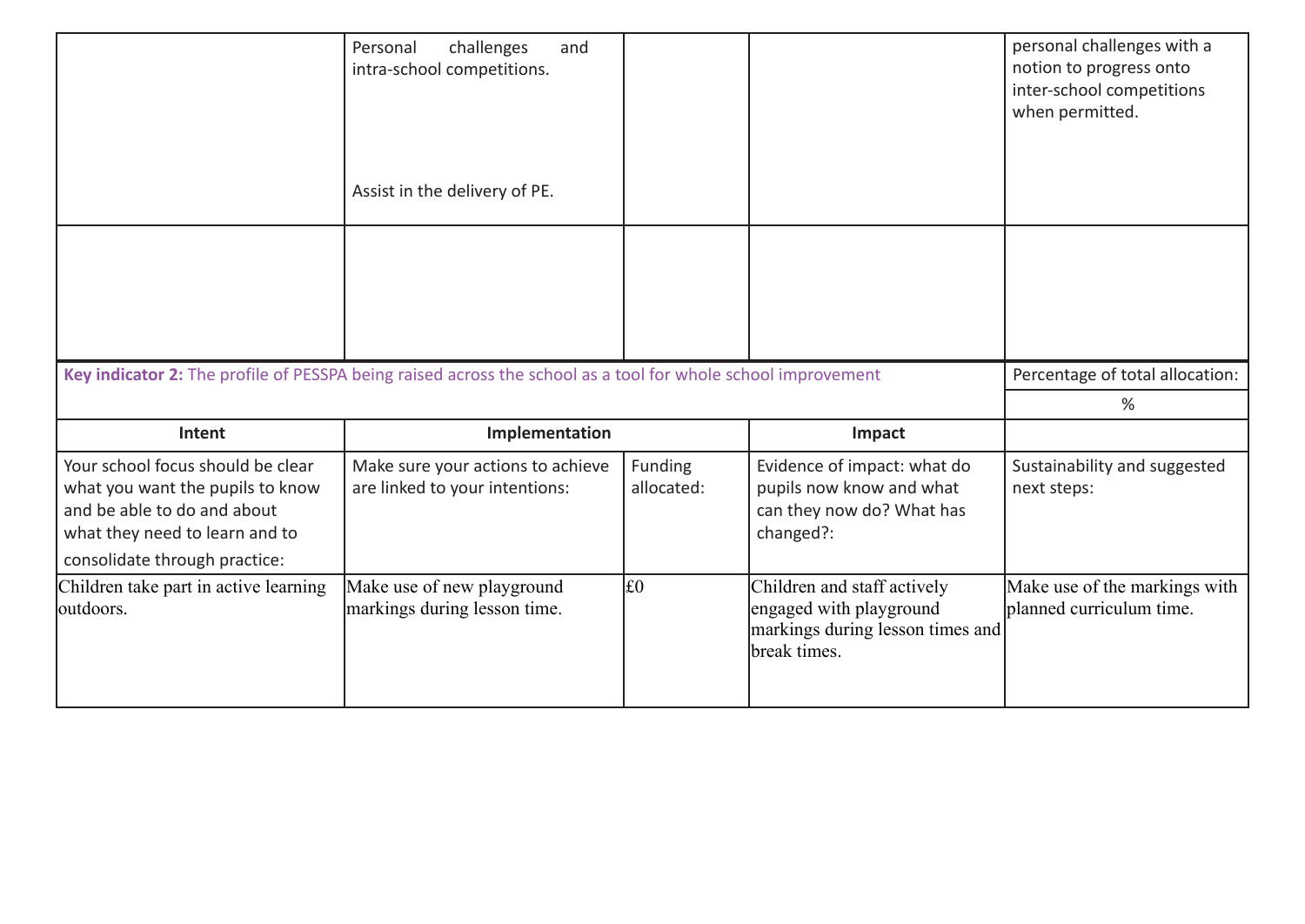| Key indicator 3: Increased confidence, knowledge and skills of all staff in teaching PE and sport                                                                                                                                                                                                                                                                  |                                                                                                                                                                                                                                                                 |                     | Percentage of total allocation: |                                 |
|--------------------------------------------------------------------------------------------------------------------------------------------------------------------------------------------------------------------------------------------------------------------------------------------------------------------------------------------------------------------|-----------------------------------------------------------------------------------------------------------------------------------------------------------------------------------------------------------------------------------------------------------------|---------------------|---------------------------------|---------------------------------|
|                                                                                                                                                                                                                                                                                                                                                                    |                                                                                                                                                                                                                                                                 |                     |                                 | %                               |
| Intent                                                                                                                                                                                                                                                                                                                                                             | Implementation                                                                                                                                                                                                                                                  |                     | Impact                          |                                 |
| Your school focus should be clear                                                                                                                                                                                                                                                                                                                                  | Make sure your actions to                                                                                                                                                                                                                                       | Funding             | Evidence of impact: what do     | Sustainability and suggested    |
| what you want the pupils to know                                                                                                                                                                                                                                                                                                                                   | achieve are linked to your                                                                                                                                                                                                                                      | allocated:          | pupils now know and what        | next steps:                     |
| and be able to do and about                                                                                                                                                                                                                                                                                                                                        | intentions:                                                                                                                                                                                                                                                     |                     | can they now do? What has       |                                 |
| what they need to learn and to                                                                                                                                                                                                                                                                                                                                     |                                                                                                                                                                                                                                                                 |                     | changed?:                       |                                 |
| consolidate through practice:                                                                                                                                                                                                                                                                                                                                      |                                                                                                                                                                                                                                                                 |                     |                                 |                                 |
| Provide teachers with a full yearly<br>plan of lessons and resources of<br>high-quality PE by purchasing the PE<br>Hub scheme of work. After plenty of<br>research and consultation with staff we PE Coordinator to work with staff<br>have decided to buy into the PE Hub<br>scheme of work. This will provide<br>high quality PE lessons throughout the<br>year. | Purchase PE Hub scheme of work.<br>Staff meeting for PE Coordinator to<br>model how plans work.<br>to develop confidence with the new<br>scheme of work.<br>Sport staff to work with staff to<br>help deliver gymnastics and dance<br>aspect of the curriculum. | $\text{\pounds}455$ |                                 |                                 |
| Key indicator 4: Broader experience of a range of sports and activities offered to all pupils                                                                                                                                                                                                                                                                      |                                                                                                                                                                                                                                                                 |                     |                                 | Percentage of total allocation: |
|                                                                                                                                                                                                                                                                                                                                                                    |                                                                                                                                                                                                                                                                 |                     |                                 | %                               |
| Intent                                                                                                                                                                                                                                                                                                                                                             | Implementation                                                                                                                                                                                                                                                  |                     | Impact                          |                                 |
| Your school focus should be clear                                                                                                                                                                                                                                                                                                                                  | Make sure your actions to                                                                                                                                                                                                                                       | Funding             | Evidence of impact: what do     | Sustainability and suggested    |
| what you want the pupils to know                                                                                                                                                                                                                                                                                                                                   | achieve are linked to your                                                                                                                                                                                                                                      | allocated:          | pupils now know and what        | next steps:                     |
| and be able to do and about                                                                                                                                                                                                                                                                                                                                        | intentions:                                                                                                                                                                                                                                                     |                     | can they now do? What has       |                                 |
| what they need to learn and to                                                                                                                                                                                                                                                                                                                                     |                                                                                                                                                                                                                                                                 | £800                | changed?:                       |                                 |
| consolidate through practice:                                                                                                                                                                                                                                                                                                                                      |                                                                                                                                                                                                                                                                 |                     |                                 |                                 |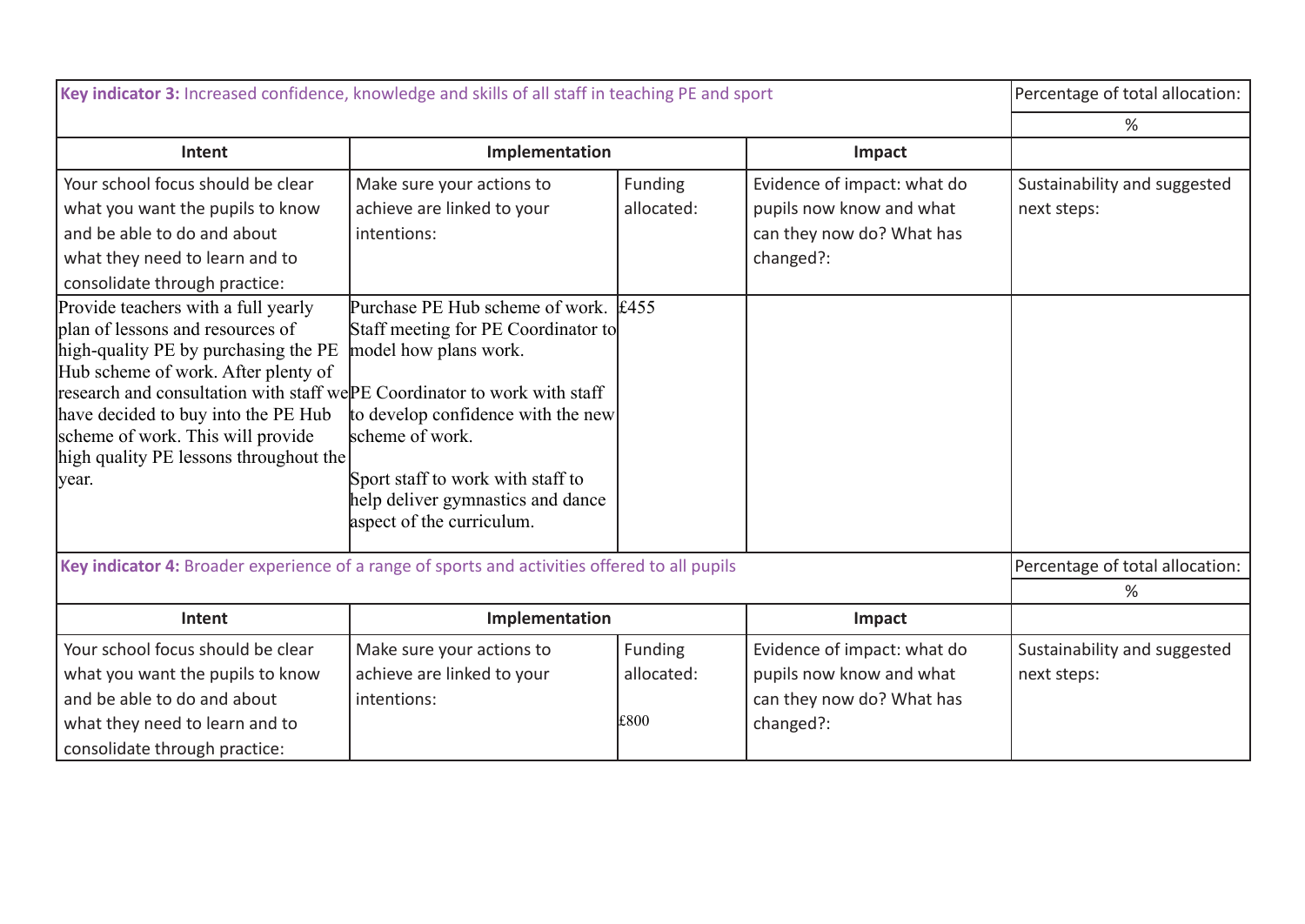| Additional achievements:<br>Give every child a chance to<br>participate in an extracurricular<br>sporting activity following school<br> closures.    | KS1 and KS2 Tennis Club<br>KS1 and KS2 Hockey Club |      | Great feedback from children that<br>participated in the clubs.<br>All clubs were full every session.                      | A broader range of sports<br>offered.                                                                            |
|------------------------------------------------------------------------------------------------------------------------------------------------------|----------------------------------------------------|------|----------------------------------------------------------------------------------------------------------------------------|------------------------------------------------------------------------------------------------------------------|
| Skipping Workshop-<br>Provide children with the opportunity Skipping Workshop Ltd.<br>to learn to skip and further enhance<br>their skipping skills. | Skipping Workshop provided by                      | £295 | Following the workshop, children<br>were encouraged to bring in<br>skipping ropes, Children to skip<br>during break times. | Upper KS2 (Sport Leaders) to<br>further develop KS1 skills in<br>skipping during play times.<br>Covid dependant. |